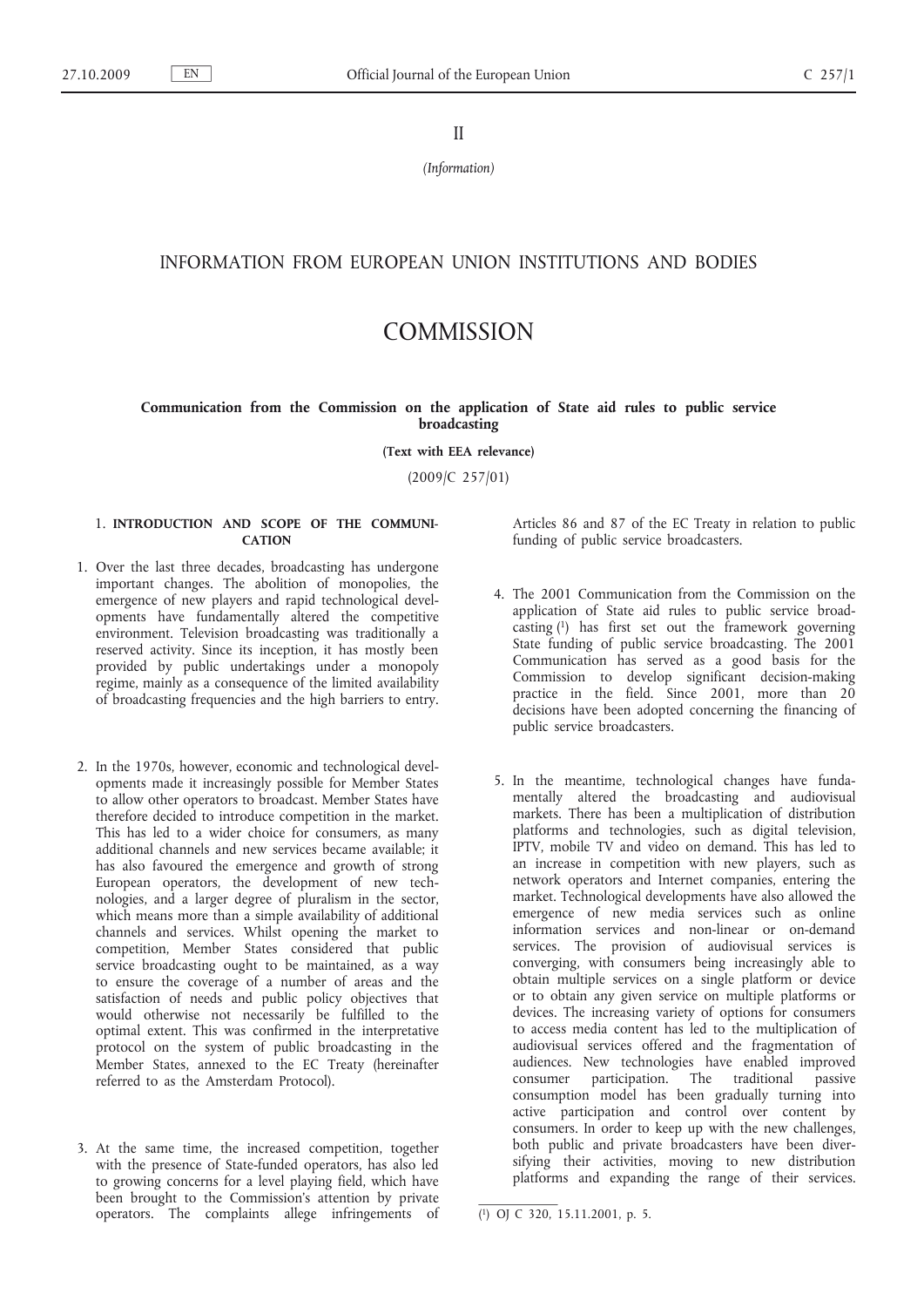Most recently, this diversification of the publicly funded activities of public service broadcasters (such as online content, special interest channels) prompted a number of complaints by other market players also including publishers.

- 6. Since 2001, important legal developments have also taken place, which have an impact on the broadcasting field. In the 2003 Altmark judgment (2), the European Court of Justice defined the conditions under which public service compensation does not constitute State aid. In 2005, the Commission adopted a new decision  $(3)$  and framework  $(4)$ on State aid in the form of public service compensation. In 2007, the Commission adopted a Communication accompanying the Communication on 'A single market for 21st century Europe' — Services of general interest, including social services of general interest: a new European Commitment (5). Furthermore, in December 2007, the Audiovisual Media Services Directive (6) entered into force, extending the scope of the EU audiovisual regulation to emerging media services.
- 7. These changes in the market and in the legal environment have called for an update to the 2001 Communication on State aid for public broadcasting. The Commission's 2005 State Aid Action Plan (7) announced that the Commission would 'revisit its Communication on the application of State aid rules to public service broadcasting. Notably with the development of new digital technologies and of Internet-based services, new issues have arisen regarding the scope of public service activities'.
- 8. In the course of 2008 and 2009, the Commission held several public consultations on the review of the 2001 Broadcasting Communication. The present Communication consolidates the Commission's case practice in the field of State aid in a future-orientated manner based on the comments received in the public consultations. It clarifies the principles followed by the Commission in the application of Articles 87 and 86(2) of the EC Treaty to the public funding of audiovisual

services in the broadcasting sector  $(^{8})$ , taking into account recent market and legal developments. The present Communication is without prejudice to the application of the internal market rules and fundamental freedoms in the field of broadcasting.

#### 2. **THE ROLE OF PUBLIC SERVICE BROADCASTING**

- 9. Public service broadcasting, although having a clear economic relevance, is not comparable to a public service in any other economic sector. There is no other service that at the same time has access to such a wide sector of the population, provides it with so much information and content, and by doing so conveys and influences both individual and public opinion.
- 10. Furthermore, broadcasting is generally perceived as a very reliable source of information and represents, for a not inconsiderable proportion of the population, the main source of information. It thus enriches public debate and ultimately can ensure that all citizens participate to a fair degree in public life. In this connection, safeguards for the independence of broadcasting are of key importance, in line with the general principle of freedom of expression as embodied in Article 11 of the Charter of Fundamental Rights of the European Union (9) and Article 10 of the European Convention of Human Rights, a general principle of law the respect of which is ensured by the European Courts (10).
- 11. The role of the public service  $(11)$  in general is recognised by the Treaty, in particular Articles 16 and 86(2). The interpretation of these provisions in the light of the particular nature of the broadcasting sector is outlined in the Amsterdam Protocol, which, after considering 'that the system of public broadcasting in the Member States is directly related to the democratic, social and cultural needs of each society and to the need to preserve media pluralism', states that 'the provisions of the Treaty establishing the European Community shall be without prejudice to the competence of Member States to provide for the funding of public service broadcasting insofar as such funding is granted to broadcasting organisations for the fulfilment of the public service remit

<sup>(</sup> 2) Judgment in Case C-280/2000 Altmark Trans GmbH and Regierungspräsidium Magdeburg v Nahverkehrsgesellschaft Altmark GmbH (Altmark) (2003) ECR I-7747.

<sup>(</sup> 3) Commission Decision of 28 November 2005 on the application of Article 86(2) of the EC Treaty to State aid in the form of public service compensation granted to certain undertakings entrusted with the operation of services of general economic interest (OJ L 312, 29.11.2005, p. 67).

<sup>(</sup> 4) Community framework for State aid in the form of public service compensation (OJ C 297, 29.11.2005, p. 4).

<sup>(</sup>  $COM(2007)$  725 final.

<sup>(</sup> 6) Directive 2007/65/EC of the European Parliament and of the Council of 11 December 2007 amending Council Directive 89/552/EEC on the coordination of certain provisions laid down by law, regulation or administrative action in Member States concerning the pursuit of television broadcasting activities (OJ L 332, 18.12.2007, p. 27.

<sup>(</sup> 7) COM(2005) 107 final.

<sup>(</sup> 8) For the purpose of the present communication, the notion 'audiovisual service(s)' refers to the linear and/or non-linear distribution of audio and/or audiovisual content and of other neighbouring services such as online text-based information services. This notion of 'audiovisual service(s)' must be distinguished from the narrower concept of 'audiovisual media service(s)', as defined in Article 1(a) of the Audiovisual Media Services Directive.

<sup>(</sup> 9) OJ C 364, 18.12.2000, p. 1.

<sup>(</sup> 10) Judgment in Case C-260/89 ERT, (1991) ECR I-2925.

<sup>(</sup> 11) For the purpose of the present communication, and in accordance with Article 16 of the EC Treaty and the declaration (No 13) annexed to the final act of Amsterdam, the term 'public service' as of the Protocol on the system of public broadcasting in the Member States has to be intended as referring to the term 'service of general economic interest' used in Article 86(2).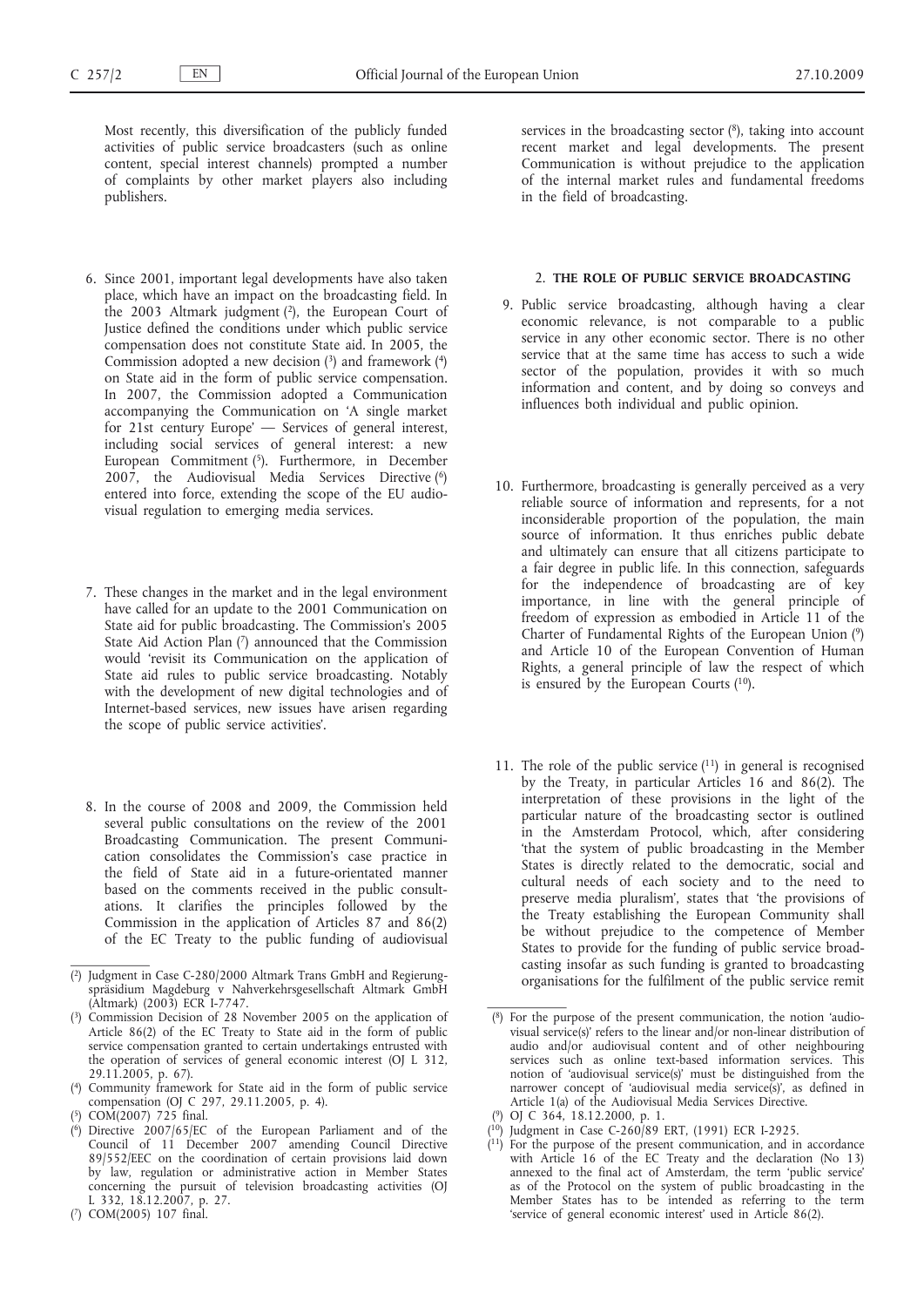as conferred, defined and organised by each Member State, and insofar as such funding does not affect trading conditions and competition in the Community to an extent which would be contrary to the common interest, while the realisation of the remit of that public service shall be taken into account'.

- 12. The importance of public service broadcasting for social, democratic and cultural life in the Union was reaffirmed in the Council Resolution concerning public service broadcasting. As underlined by the Resolution 'broad public access, without discrimination and on the basis of equal opportunities, to various channels and services is a necessary precondition for fulfilling the special obligation of public service broadcasting'. Moreover, public service broadcasting needs to 'benefit from technological progress', bring 'the public the benefits of the new audiovisual and information services and the new technologies' and to undertake 'the development and diversification of activities in the digital age'. Finally, 'public service broadcasting must be able to continue to provide a wide range of programming in accordance with its remit as defined by the Member States in order to address society as a whole; in this context it is legitimate for public service broadcasting to seek to reach wide audiences'  $(12)$ .
- 13. The role of public service broadcasting in promoting cultural diversity was also recognised by the 2005 Unesco Convention on the Protection and Promotion of the Diversity of Cultural Expressions, which was approved by the Council on behalf of the Community and thus forms part of EC law  $(13)$ . The Convention states that each party may adopt 'measures aimed at protecting and promoting the diversity of cultural expressions within its territory'. Such measures may include, among others, 'measures aimed at enhancing diversity of the media, including through public service broadcasting' (14).
- 14. These values of public broadcasting are equally important in the rapidly changing new media environment. This has also been highlighted in the recommendations of the
- ( 12) Resolution of the Council and of the Representatives of the Governments of the Member States, meeting within the Council of 25 January 1999 (OJ C 30, 5.2.1999, p. 1).
- ( 13) Unesco Convention on the Protection and Promotion of the Diversity of Cultural Expressions, approved by Council Decision 2006/515/EC of 18 May 2006. In accordance with Annex 2 to of the Council Decision, 'the Community is bound by the Convention and will ensure its implementation.'
- ( 14) Unesco Convention on the Protection and Promotion of the Diversity of Cultural Expressions, Article 6(1) and (2)(h).

Council of Europe concerning media pluralism and diversity of media content  $(15)$ , and the remit of public service media in the information society (16). The latter recommendation calls upon the members of the Council of Europe to 'guarantee public service media (…) in a transparent and accountable manner' and to 'enable public service media to respond fully and effectively to the challenges of the information society, respecting the public/private dual structure of the European electronic media landscape and paying attention to market and competition questions'

- 15. In its Resolution on concentration and pluralism in the media in the European Union, the European Parliament has recommended that 'regulations governing State aid are devised and implemented in a way which allow the public service and community media to fulfil their function in a dynamic environment, while ensuring that public service media carry out the function entrusted to them by Member States in a transparent and accountable manner, avoiding the abuse of public funding for reasons of political or economic expediency' (17).
- 16. At the same time and notwithstanding the above, it must be noted that commercial broadcasters, of whom a number are subject to public service requirements, also play a significant role in achieving the objectives of the Amsterdam Protocol to the extent that they contribute to pluralism, enrich cultural and political debate and widen the choice of programmes. Moreover, newspaper publishers and other print media are also important guarantors of an objectively informed public and of democracy. Given that these operators are now competing with broadcasters on the Internet, all these commercial media providers are concerned by the potential negative effects that State aid to public service broadcasters could have on the development of new business models. As recalled by the Audiovisual Media Services Directive (18), 'the coexistence of private and public audiovisual media service providers is a feature which distinguishes the European audiovisual media market.' Indeed, it is in the common interest to maintain a plurality of balanced public and private media offer also in the current dynamic media environment.

( 18) Cf. footnote 6 above.

<sup>(</sup> 15) Recommendation CM/Rec(2007)2 of the Committee of the Ministers to Member States on media pluralism and diversity of media content, adopted on 31 January 2007 at the 985th meeting of the Ministers' Deputies.

<sup>(</sup> 16) Recommendation CM/Rec(2007)3 of the Committee of Ministers to Member States on the remit of public service media in the information society, adopted on 31 January 2007 at the 985th meeting of the Ministers' Deputies.

<sup>(</sup> 17) European Parliament Resolution of 25 September 2008 on concentration and pluralism in the media in the European Union, 2007/2253(INI).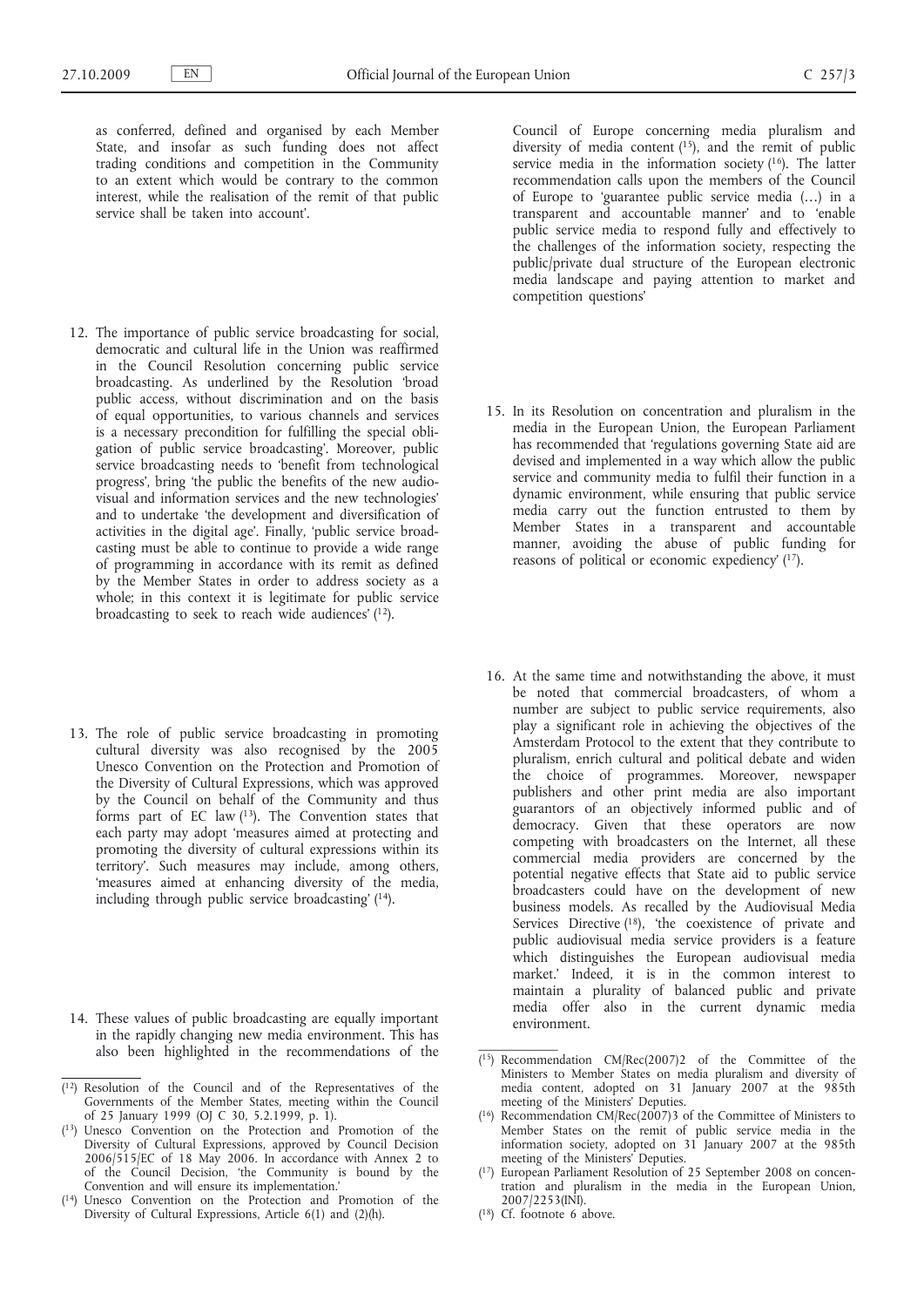#### 3. **THE LEGAL CONTEXT**

- 17. The application of State aid rules to public service broadcasting has to take into account a wide number of different elements. The State aid assessment is based on Articles 87 and 88 on State aid and Article 86(2) on the application of the rules of the Treaty and the competition rules, in particular, to services of general economic interest. The Treaty of Maastricht introduced Article 151 concerning culture and Article 87(3)(d) on aid to promote culture. The Treaty of Amsterdam introduced a specific provision (Article 16) on services of general economic interest and the Amsterdam Protocol on the system of public broadcasting in the Member States.
- 18. The regulatory framework concerning 'audiovisual media services' is coordinated at European level by the Audiovisual Media Services Directive. The financial transparency requirements concerning public undertakings are regulated by the Transparency Directive  $(19)$ .
- 19. These rules are interpreted by the Court of Justice and the Court of First Instance. The Commission has also adopted several communications on the application of the State aid rules. In particular, in 2005, the Commission adopted the Services of General Economic Interest Framework  $(20)$  and Decision  $(21)$  clarifying the requirements of Article 86(2) of the EC Treaty. The latter is also applicable in the field of broadcasting, to the extent that the conditions provided in Article  $2(1)(a)$ of the Decision are met  $(22)$ .

#### 4. **APPLICABILITY OF ARTICLE 87(1)**

#### 4.1. **The State aid character of State financing of public service broadcasters**

- 20. In line with Article 87(1), the concept of State aid includes the following conditions: (a) there must be an intervention by the State or by means of State resources; (b) the intervention must be liable to affect trade between Member States; (c) it must confer an advantage of the beneficiary; (d) it must distort or threaten to distort competition  $(2^3)$ . The existence of State aid has to be assessed on an objective basis, taking into account the jurisprudence of the Community Courts.
- ( 19) Commission Directive 2006/111/EC of 16 November 2006.

 $(23)$ Judgment in joined Cases T-309/04, T-317/04, T-329/04 and  $T-336/04$  TV2' at 156.

- 21. The effect of State intervention, not its purpose, is the decisive element in any assessment of its State aid content under Article 87(1). Public service broadcasters are normally financed out of the State budget or through a levy on broadcasting equipment holders. In certain specific circumstances, the State makes capital injections or debt cancellations in favour of public service broadcasters. These financial measures are normally attributable to the public authorities and involve the transfer of State resources  $(24)$ .
- 22. State financing of public service broadcasters can also be generally considered to affect trade between Member States. As the Court of Justice has observed, 'when aid granted by the State or through State resources strengthens the position of an undertaking compared with other undertakings competing in intra-Community trade the latter must be regarded as affected by that aid' (25). This is clearly the position as regards the acquisition and sale of programme rights, which often takes place at an international level. Advertising, too, in the case of public service broadcasters who are allowed to sell advertising space, has a cross-border effect, especially for homogeneous linguistic areas across national boundaries. Moreover, the ownership structure of commercial broadcasters may extend to more than one Member State. Furthermore, services provided on the internet normally have a global reach.
- 23. Regarding the existence of an advantage, the Court of justice clarified in the Altmark case  $(26)$  that public service compensation does not constitute State aid provided that four cumulative conditions are met. First, the recipient undertaking must actually have public service obligations to discharge, and the obligations must be clearly defined. Second, the parameters on the basis of which the compensation is calculated must be established in advance in an objective and transparent manner. Third, the compensation cannot exceed what is necessary to cover all or part of the costs incurred in the discharge of the public service obligations, taking into account the relevant receipts and a reasonable profit. Finally, where the undertaking which is to discharge public service obligations, in a specific case, is not chosen pursuant to a public procurement procedure which would allow for the selection of the bidder capable of providing those services at the least cost to the community, the level of compensation must be determined on the basis of an analysis of the costs which a typical undertaking, well

( 26) Case C-280/2000, cf. footnote 2 above.

<sup>(</sup> 20) Cf. footnote 4 above.

<sup>(</sup> 21) Cf. footnote 3 above.

<sup>(</sup> 22) According to Article 2(1)(a) of the Decision, it applies to State aid in the form of 'public service compensation granted to undertakings with an average annual turnover before tax, all activities included, of less than EUR 100 million during the two financial years preceding that in which the service of general economic interest was assigned, which receive annual compensation for the service in question of less than EUR 30 million'.

<sup>(</sup> 24) Regarding the qualification of licence fee funding as State resources, see judgment in joined Cases T-09/04, T-317/04, T-329/04 and T-336/04 'TV2' at 158-159.

<sup>(</sup> 25) Cases C-730/79, Philip Morris Holland v Commission (1980) ECR 2671, paragraph 11; C-303/88, Italy v Commission (1991) ECR I-1433, paragraph 27; C-156/98, Germany v Commission (2000) ECR I-6857, paragraph 33.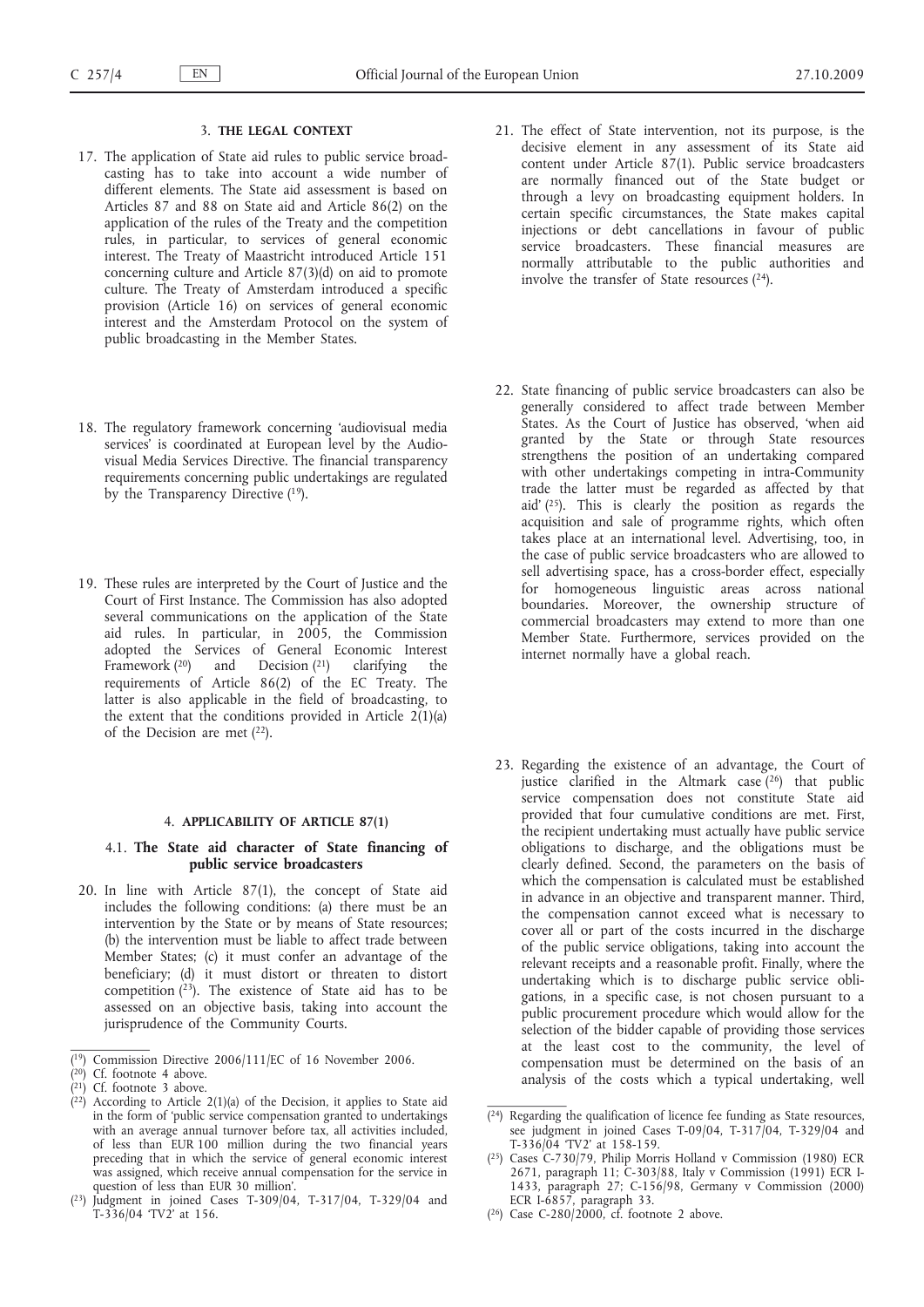run and adequately equipped so as to be able to meet the necessary public service requirements, would have incurred in discharging those obligations.

24. To the extent that the funding fails to satisfy the above conditions, it would be considered as selectively favouring only certain broadcasters and thereby distorting or threatening to distort competition.

#### 4.2. **Nature of the aid: existing aid as opposed to new aid**

- 25. The funding schemes currently in place in most of the Member States were introduced a long time ago. As a first step, therefore, the Commission must determine whether these schemes may be regarded as 'existing aid' within the meaning of Article 88(1). In line with this provision, 'the Commission shall, in cooperation with Member States, keep under constant review all systems of aid existing in those States. It shall propose to the latter any appropriate measures required by the progressive development or by the functioning of the common market'.
- 26. Pursuant to Article 1(b)(i) of the Procedural Regulation (27), existing aid includes '… all aid which existed prior to the entry into force of the Treaty in the respective Member States, that is to say, aid schemes and individual aid which were put into effect before, and are still applicable after, the entry into force of the Treaty'.
- 27. In the cases of Austria, Finland and Sweden, State aid measures introduced before the entry into force of the EEA Agreement on 1 January 1994 in these countries is regarded as existing aid. Regarding the 10 Member States which acceded in 2004 (the Czech Republic, Estonia, Cyprus, Latvia, Lithuania, Hungary, Malta, Poland, Slovenia and Slovakia) and Bulgaria and Romania which acceded in 2007, measures put into effect before 10 December 1994, those included in the list annexed to the Treaty of Accession and those approved under the so-called 'interim procedure' are considered as existing aid.
- 28. Pursuant to Article 1(b)(v) of the Procedural Regulation, existing aid also includes 'aid which is deemed to be an existing aid because it can be established that at the time it was put into effect it did not constitute an aid, and subsequently became an aid due to the evolution of the common market and without having been altered by the Member State'.
- 29. In accordance with the case law of the Court  $(28)$ , the Commission must verify whether or not the legal framework under which the aid is granted has changed since its introduction. The Commission believes that a case by case approach is the most appropriate  $(29)$ , taking into account all the elements related to the broadcasting system of a given Member State.
- 30. According to the case law in Gibraltar  $(30)$ , not every alteration to existing aid should be regarded as changing the existing aid into new aid. According to the Court of First Instance, 'it is only where the alteration affects the actual substance of the original scheme that the latter is transformed into a new aid scheme. There can be no question of such a substantive alteration where the new element is clearly severable from the initial scheme.'
- 31. In light of the above considerations, in its decisionmaking practice the Commission has generally examined: (a) whether the original financing regime for public service broadcasters is existing aid in line with the rules indicated in paragraphs 26 and 27 above; (b) whether subsequent modifications affect the actual substance of the original measure (i.e. the nature of the advantage or the source of financing, the purpose of the aid, the beneficiaries or the scope of activities of the beneficiaries) or whether these modifications are rather of a purely formal or administrative nature; and (c) in case subsequent modifications are substantial, whether they are severable from the original measure, in which case they can be assessed separately, or whether they are not severable from the original measure so that the original measure is as a whole transformed into a new aid.

#### 5. **ASSESSMENT OF THE COMPATIBILITY OF STATE AID UNDER ARTICLE 87(3)**

32. Although compensation for public service broadcasting is typically assessed under Article 86(2) of the Treaty, the derogations listed in Article 87(3) may in principle also apply in the field of broadcasting, provided that the relevant conditions are met.

( 30) Joined Cases T-195/01 and T-207/01, (2002) ECR II-2309.

<sup>(</sup> 27) Council Regulation (EC) No 659/1999 of 22 March 1999 laying down detailed rules for the application of Article 93 of the EC Treaty (OJ L 83, 27.3.1999, p. 1).

<sup>(</sup> 28) Case C-44/93, Namur-Les Assurances du Crédit SA v Office National du Ducroire and the Belgian State (1994) ECR I-3829.

<sup>(</sup> 29) See, for example, the decisions of the Commission in the following cases: E 8/06, State funding for Flemish public service broadcaster VRT (OJ C 143, 10.6.2008, p. 7); E 4/05, State aid financing of RTE and TNAG (TG4) (OJ C 121, 17.5.2008, p. 5); E 9/05, Licence fee payments to RAI (OJ C 235, 23.9.2005, p. 3); E 10/2005, Licence fee payments to France 2 and 3 (OJ C 240, 30.9.2005, p. 20); E 8/05, Spanish national public service broadcaster RTVE (OJ C 239, 4.10.2006, p. 17); C 2/04, Ad hoc financing of Dutch public broadcasters (OJ L 49, 22.2.2008, p. 1); C 60/99 Commission Decision of 10 December 2003 on State aid implemented by France for France 2 and France 3 (OJ L 361, 8.12.2004, p. 21); C 62/99 Commission Decision of 15 October 2003 on the measures implemented by Italy for RAI SpA (OJ L 119, 23.4.2004, p. 1); NN 88/98, Financing of a 24-hour advertising-free news channel with licence fee by the BBC (OJ C 78, 18.3.2000, p. 6) and NN 70/98, State aid to public broadcasting channels Kinderkanal and Phoenix (OJ C 238, 21.8.1999, p. 3).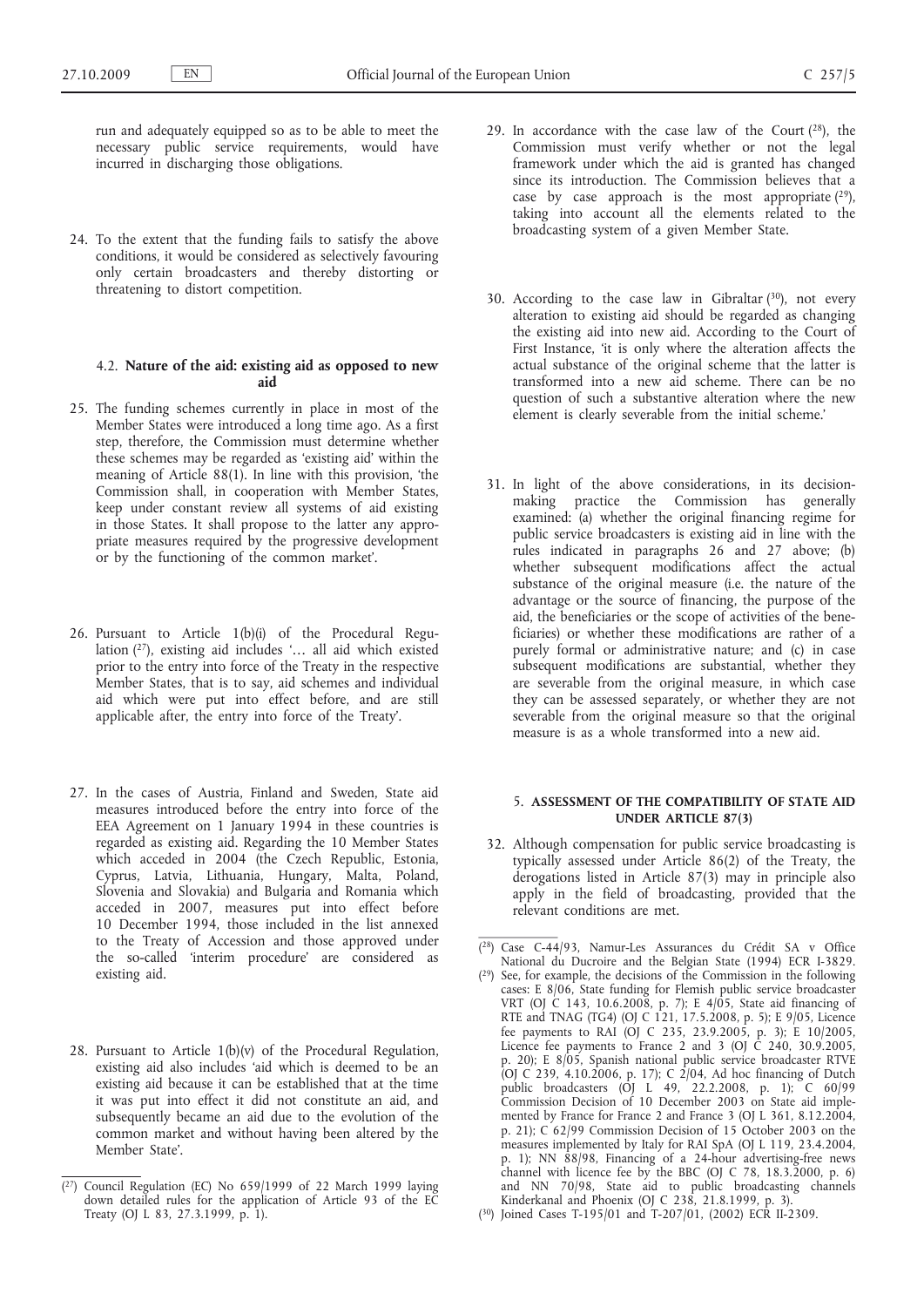- 33. In accordance with Article 151(4) of the Treaty, the Community is to take cultural aspects into account in its action under other provisions of the Treaty, in particular in order to respect and to promote the diversity of its cultures. Article  $87(3)(d)$  of the Treaty allows the Commission to regard aid to promote culture as compatible with the common market where such aid does not affect trading conditions and competition in the Community to an extent that is contrary to the common interest.
- 34. It is the Commission's task to decide on the actual application of that provision in the same way as for the other exemption clauses in Article 87(3). It should be recalled that the provisions granting exemption from the prohibition of State aid have to be applied strictly. Accordingly, the Commission considers that the cultural derogation may be applied in those cases where the cultural product is clearly identified or identifiable (31). Moreover, the Commission takes the view that the notion of culture must be applied to the content and nature of the product in question, and not to the medium or its distribution per se  $(32)$ . Furthermore, the educational and democratic needs of a Member State have to be regarded as distinct from the promotion of culture under Article  $87(3)(d)$   $(^{33})$ .
- 35. State aid to public service broadcasters usually does not differentiate between cultural, democratic and educational needs of society. Unless a funding measure is specifically aimed at promoting cultural objectives, Article 87(3)(d) would generally not be relevant. State aid to public service broadcasters is generally provided in the form of compensation for the fulfilment of the public service mandate and is assessed under Article  $86(2)$ , on the basis of the criteria set out in the present Communication.

#### 6. **ASSESSMENT OF THE COMPATIBILITY OF STATE AID UNDER ARTICLE 86(2)**

36. In accordance with Article 86(2), 'undertakings entrusted with the operation of services of general economic interest or having the character of revenue-producing monopoly shall be subject to the rules contained in this Treaty, in particular to the rules on competition, in so far as the application of such rules does not obstruct the performance, in law or in fact, of the particular tasks assigned to them. The development of trade must not be affected to such an extent as would be contrary to the interests of the Community.'

- 37. The Court has consistently held that Article 86 provides for a derogation and must therefore be interpreted restrictively. The Court has clarified that in order for a measure to benefit from such a derogation, it is necessary that all the following conditions be fulfilled:
	- (i) the service in question must be a service of general economic interest and clearly defined as such by the Member State (definition) (34);
	- (ii) the undertaking in question must be explicitly entrusted by the Member State with the provision of that service (entrustment)  $(35)$ ;
	- (iii) the application of the competition rules of the Treaty (in this case, the ban on State aid) must obstruct the performance of the particular tasks assigned to the undertaking and the exemption from such rules must not affect the development of trade to an extent that would be contrary to the interests of the Community (proportionality test) (36).
- 38. In the specific case of public broadcasting the above approach has to be adapted in the light of the interpretative provisions of the Amsterdam Protocol, which refers to the 'public service remit as conferred, defined and organised by each Member State' (definition and entrustment) and provides for a derogation from the Treaty rules in the case of the funding of public service broadcasting 'insofar as such funding is granted to broadcasting organisations for the fulfilment of the public service remit (…) and (…) does not affect trading conditions and competition in the Community to an extent which would be contrary to the common interest, while the realisation of the remit of that public service shall be taken into account' (proportionality).
- 39. It is for the Commission, as guardian of the Treaty, to assess, on the basis of evidence provided by the Member States, whether these criteria are satisfied. As regards the definition of the public service remit, the role of the Commission is to check for manifest errors (see Section 6.1). The Commission further verifies whether there is an explicit entrustment and effective supervision of the fulfilment of the public service obligations (see Section 6.2).

<sup>(</sup> 31) For example, Commission Decisions NN 88/98 BBC 24-hours (OJ C 78, 18.3.2000), NN 70/98 'Kinderkanal and Phoenix' (OJ C 238, 21.8.1999).

<sup>(</sup> 32) For example, Commission Decision N 458/2004 State aid to Espacio Editorial Andaluza Holding sl., OJ C 131, 29.5.2005.

<sup>(</sup> 33) NN 70/98, State aid to public broadcasting channels Kinderkanal and Phoenix (OJ C 238, 21.8.1999, p. 3).

<sup>(</sup> 34) Judgment in the Case 172/80 Zuechner; (1981) 2021.

<sup>(</sup> 35) Judgment in the Case C-242/95 GT-Link; (1997) 4449.

<sup>(</sup> 36) Judgment in the Case C-159/94 EDF and GDF; (1997) I-5815.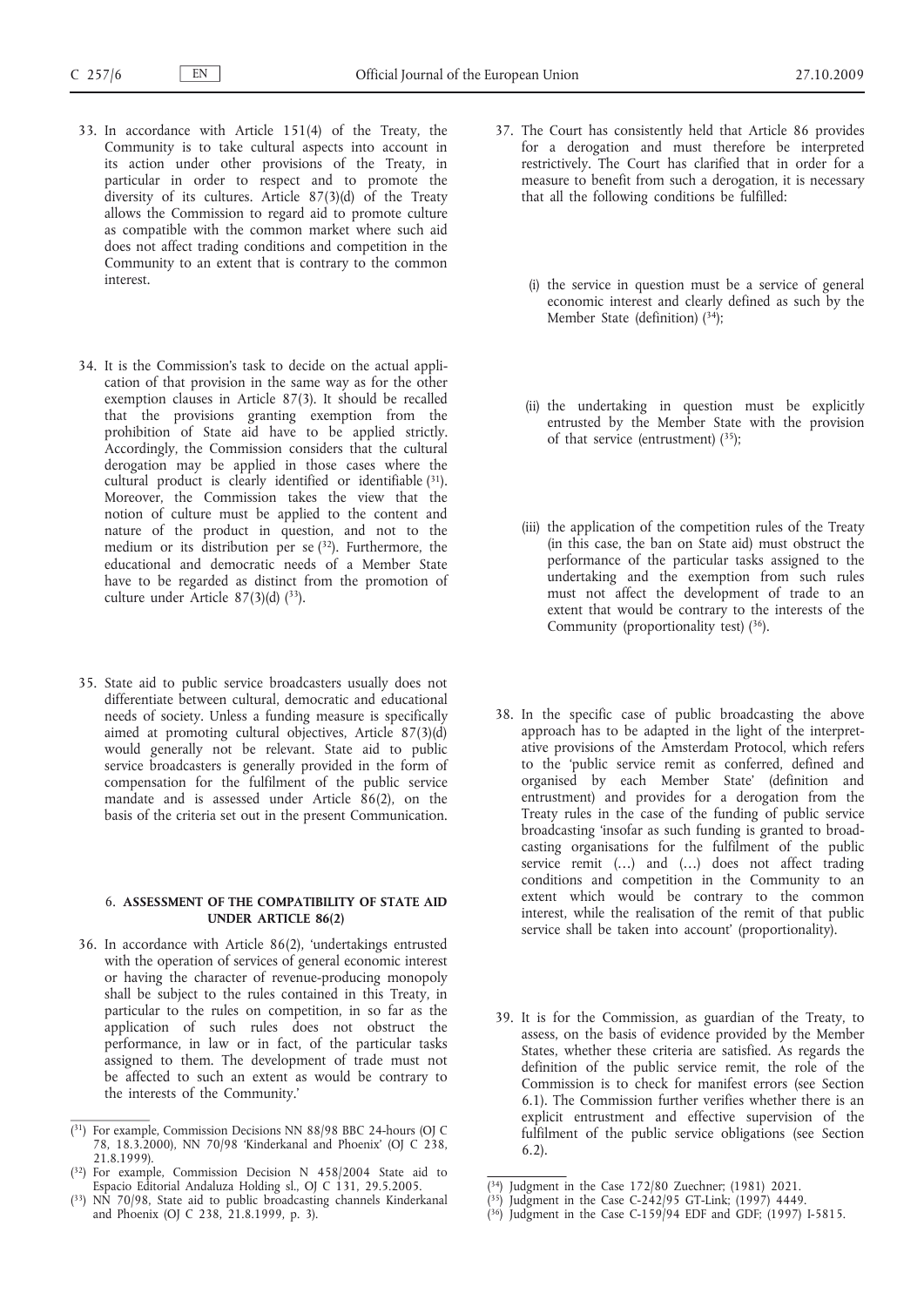- 40. In carrying out the proportionality test, the Commission considers whether or not any distortion of competition arising from the public service compensation can be justified in terms of the need to perform the public service and to provide for its funding. The Commission assesses, in particular on the basis of the evidence that Member States are bound to provide whether there are sufficient guarantees to avoid disproportionate effects of public funding, overcompensation and cross-subsidisation, and to ensure that public service broadcasters respect market conditions in their commercial activities (see Section 6.3 and following).
- 41. The analysis of the compliance with the State aid requirements must be based on the specific characteristics of each national system. The Commission is aware of the differences in the national broadcasting systems and in the other characteristics of the Member States' media markets. Therefore, the assessment of the compatibility of State aid to public service broadcasters under Article 86(2) is made on a case-by-case basis, according to Commission practice (37), in line with the basic principles set out in the following sections.
- 42. The Commission will also take into account the difficulty some smaller Member States may have to collect the necessary funds, if costs per inhabitant of the public service are, *ceteris paribus*, higher (38) while equally considering potential concerns of other media in these Member States.

#### 6.1. **Definition of public service remit**

- 43. In order to meet the condition mentioned in point 37(i) for application of Article 86(2), it is necessary to establish an official definition of the public service mandate. Only then can the Commission assess with sufficient legal certainty whether the derogation under Article 86(2) is applicable.
- 44. Definition of the public service mandate falls within the competence of the Member States, which can decide at

national, regional or local level, in accordance with their national legal order. Generally speaking, in exercising that competence, account must be taken of the Community concept of 'services of general economic interest'.

- 45. The definition of the public service mandate by the Member States should be as precise as possible. It should leave no doubt as to whether a certain activity performed by the entrusted operator is intended by the Member State to be included in the public service remit or not. Without a clear and precise definition of the obligations imposed upon the public service broadcaster, the Commission would not be able to carry out its tasks under Article 86(2) and, therefore, could not grant any exemption under that provision.
- 46. Clear identification of the activities covered by the public service remit is also important for non-public service operators, so that they can plan their activities. Moreover, the terms of the public service remit should be sufficiently precise, so that Member States' authorities can effectively monitor compliance, as described in the following chapter.
- 47. At the same time, given the specific nature of the broadcasting sector, and the need to safeguard the editorial independence of the public service broadcasters, a qualitative definition entrusting a given broadcaster with the obligation to provide a wide range of programming and a balanced and varied broadcasting offer is generally considered, in view of the interpretative provisions of the Amsterdam Protocol, legitimate under Article 86(2) (39). Such a definition is generally considered consistent with the objective of fulfilling the democratic, social and cultural needs of a particular society and guaranteeing pluralism, including cultural and linguistic diversity. As expressed by the Court of First Instance, the legitimacy of such a widely defined public service remit rests upon the qualitative requirements for the services offered by a public service broadcaster (40). The definition of the public service remit may also reflect the development and diversification of activities in the digital age and include audiovisual services on all distribution platforms.

 $(37)$  See, for example, the recent decisions of the Commission in the following cases: E 8/06, State funding for Flemish public service broadcaster VRT (OJ C 143, 10.6.2008, p. 7); E 4/05, State aid financing of RTE and TNAG (TG4) (OJ C  $121$ , 17.5.2008, p. 5); E  $3/05$ , Aid to the German public service broadcasters (OJ C 185, 8.8.2007, p. 1); E 9/05, Licence fee payments to RAI (OJ C 235, 23.9.2005, p. 3); E  $10/05$ , Licence fee payments to France 2 and 3 (OJ C 240, 30.9.2005, p. 20); State aid E8/05, Spanish national public service broadcaster RTVE (OJ C 239, 4.10.2006, p. 17); C 2/04, Ad hoc financing of Dutch public service broadcasters (OJ L 49, 22.2.2008, p. 1).

<sup>(38)</sup> Similar difficulties may also be encountered when public service broadcasting is addressed to linguistic minorities or to local needs.

 $(39)$  Judgment in the Case T-442/03, SIC v Commission, (2008), paragraph 201, Judgement in joined Cases T-309/04, T-317/04, T-329/04 and T-336/04 TV2/Denmark v Commission (2008) at 122 to 124

<sup>(</sup> 40) These qualitative criteria are according to the Court of First Instance 'the justification for the existence of broadcasting SGEIs in the national audiovisual sector'. There is 'no reason for a widely defined broadcasting SGEI which sacrifices compliance with those qualitative requirements in order to adopt the conduct of a commercial operator', T-442/03, SIC v Commission, paragraph 211.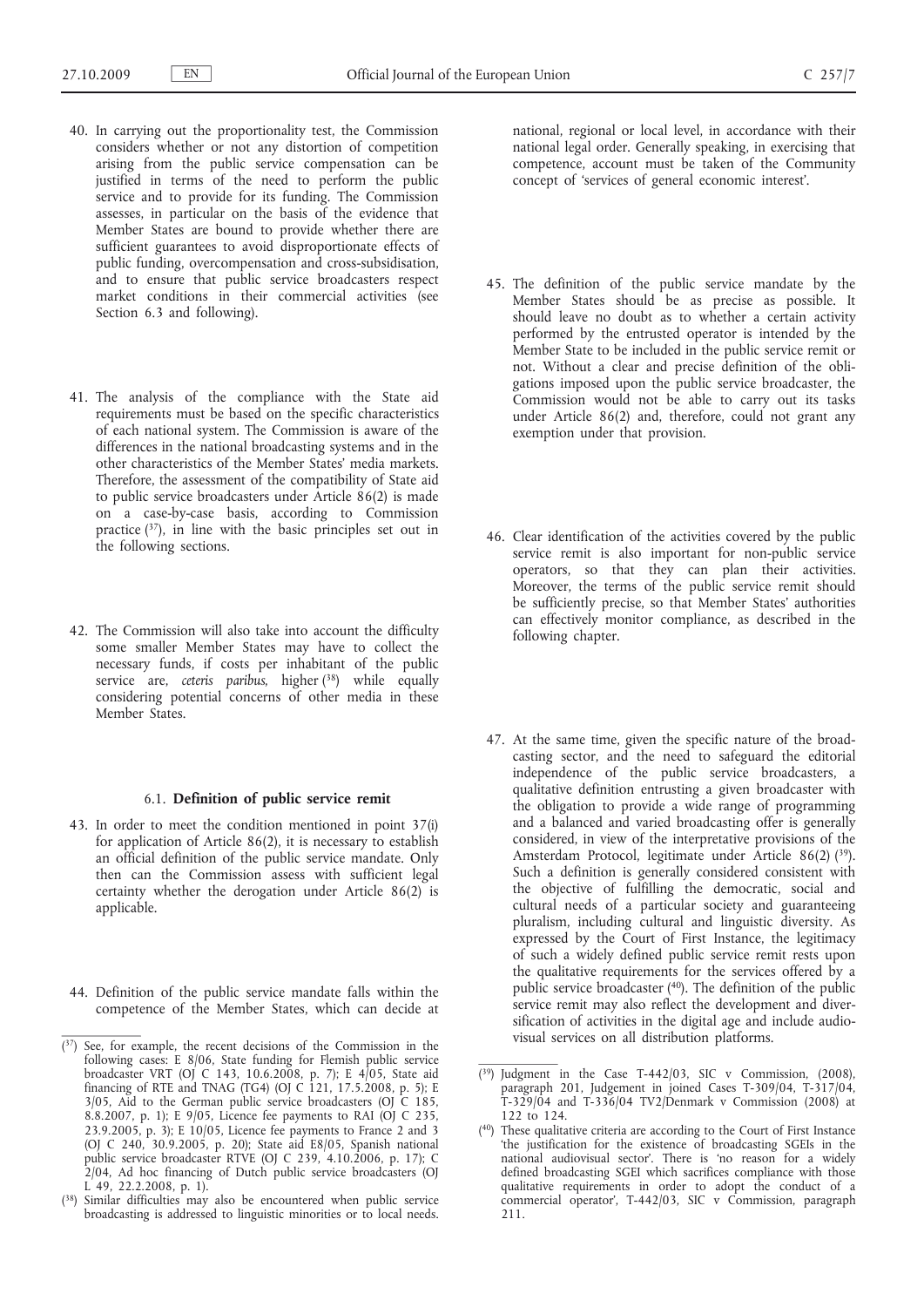- 48. As regards the definition of the public service in the broadcasting sector, the role of the Commission is limited to checking for manifest error. It is not for the Commission to decide which programmes are to be provided and financed as a service of general economic interest, nor to question the nature or the quality of a certain product. The definition of the public service remit would, however, be in manifest error if it included activities that could not reasonably be considered to meet — in the wording of the Amsterdam Protocol the 'democratic, social and cultural needs of each society'. That would normally be the position in the case of advertising, e-commerce, teleshopping, the use of premium rate numbers in prize games  $(41)$ , sponsoring or merchandising, for example. Moreover, a manifest error could occur where State aid is used to finance activities which do not bring added value in terms of serving the social, democratic and cultural needs of society.
- 49. In this context, it must be recalled that the public service remit describes the services offered to the public in the general interest. The question of the definition of the public service remit must not be confused with the question of the financing mechanism chosen to provide these services. Therefore, whilst public service broadcasters may perform commercial activities such as the sale of advertising space in order to obtain revenue, such activities cannot be viewed as part of the public service remit  $(42)$ .

#### 6.2. **Entrustment and supervision**

- 50. In order to benefit from the exemption under Article 86(2), the public service remit should be entrusted to one or more undertakings by means of an official act (for example, by legislation, contract or binding terms of reference).
- 51. The entrustment act(s) shall specify the precise nature of the public service obligations in line with Section 6.1 above, and shall set out the conditions for providing the compensation, as well as the arrangements for avoiding and repaying any overcompensation.
- 52. Whenever the scope of the public service remit is extended to cover new services, the definition and entrustment Act(s) should be modified accordingly, within the limits of Article 86(2). In the interest of allowing public service broadcasters to react swiftly to

new technological developments, Member States may also foresee that the entrustment with a new service is provided following the assessment outlined in Part 6.7 below, before the original entrustment Act is formally consolidated.

- 53. It is not sufficient, however, that the public service broadcaster be formally entrusted with the provision of a welldefined public service. It is also necessary that the public service be actually supplied as provided for in the formal agreement between the State and the entrusted undertaking. It is therefore desirable that an appropriate authority or appointed body monitors its application in a transparent and effective manner. The need for such an appropriate authority or body in charge of supervision is apparent in the case of quality standards imposed on the entrusted operator. In accordance with the Commission communication on the principles and guidelines for the Community's audiovisual policy in the digital era  $(43)$ , it is not for the Commission to judge on the fulfilment of quality standards: it must be able to rely on appropriate supervision by the Member States of compliance by the broadcaster with its public service remit including the qualitative standards set out in that remit (44).
- 54. In line with the Amsterdam Protocol, it is within the competence of the Member State to choose the mechanism to ensure effective supervision of the fulfilment of the public service obligations, therefore enabling the Commission to carry out its tasks under Article 86(2). Such supervision would only seem effective if carried out by a body effectively independent from the management of the public service broadcaster, which has the powers and the necessary capacity and resources to carry out supervision regularly, and which leads to the imposition of appropriate remedies insofar it is necessary to ensure respect of the public service obligations.
- 55. In the absence of sufficient and reliable indications that the public service is actually supplied as mandated, the Commission would not be able to carry out its tasks under Article 86(2) and, therefore, could not grant any exemption under that provision.

#### 6.3. **Choice of funding of public service broadcasting**

56. Public service duties may be either quantitative or qualitative or both. Whatever their form, they could justify compensation, as long as they entail supplementary costs that the broadcaster would normally not have incurred.

<sup>(</sup> 41) Regarding the qualification, under the Audiovisual Media Services Directive, of prize games including the dialling of a premium rate number as teleshopping or advertising, see the judgment of the Court in Case C-195/06 KommAustria v ORF of 18 October 2007.

<sup>(</sup> 42) See judgment in joined Cases T-309/04, T-317/04, T-329/04 and T-336/04 TV2 (2008) at 107-108.

<sup>(</sup> 43) COM(1999) 657 final, Section 3(6).

<sup>(</sup> 44) See judgment in the Case T-442/03 SIC/Commission (2008) at 212.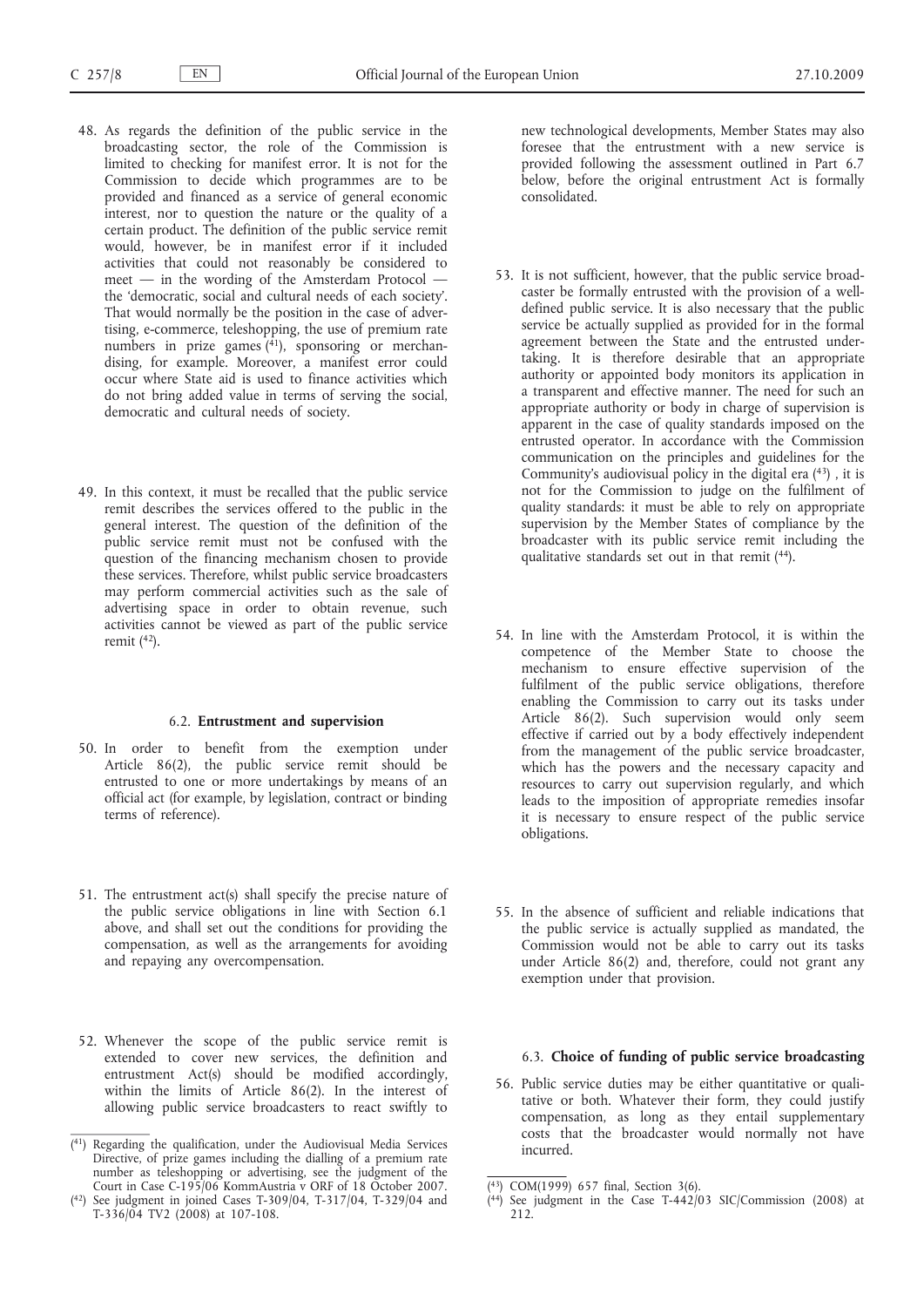- 57. Funding schemes can be divided into two broad categories 'single-funding' and 'dual-funding'. The 'single-funding' category comprises those systems in which public service broadcasting is financed only through public funds, in whatever form. 'Dual-funding' systems comprise a wide range of schemes, where public service broadcasting is financed by different combinations of State funds and revenues from commercial or public service activities, such as the sale of advertising space or programmes and the offering of services against payment.
- 58. As stated in the Amsterdam Protocol: 'The provisions of the Treaty establishing the European Community shall be without prejudice to the competence of Member States to provide for the funding of public service broadcasting (…)'. The Commission has therefore no objection in principle to the choice of a dual financing scheme rather than a single funding scheme.
- 59. While Member States are free to choose the means of financing public service broadcasting, the Commission has to verify, under Article 86(2), that the State funding does not affect competition in the common market in a disproportionate manner, as referred to in paragraph 38 above.

#### 6.4. **Transparency requirements for the State aid assessment**

- 60. The State aid assessment by the Commission requires a clear and precise definition of the public service remit and a clear and appropriate separation between public service activities and non-public service activities including a clear separation of accounts.
- 61. Separation of accounts between public service activities and non-public service activities is normally already required at national level as it is essential to ensure transparency and accountability when using public funds. A separation of accounts provides a tool for examining alleged cross-subsidisation and for defending justified compensation payments for general economic interest tasks. Only on the basis of proper cost and revenue allocation can it be determined whether the public financing is actually limited to the net costs of the public service remit and thus acceptable under Article 86(2) and the Amsterdam Protocol.
- 62. Member States are required by Directive 2006/111/EC to take transparency measures in the case of any undertaking granted special or exclusive rights or entrusted with the

operation of a service of general economic interest and receiving public service compensation in any form whatsoever in relation to such service and which carries out other activities, that is to say, non-public service activities. These transparency requirements are: (a) the internal accounts corresponding to different activities, i.e. public service and non-public service activities must be separate; (b) all costs and revenues must be correctly assigned or allocated on the basis of consistently applied and objectively justifiable cost accounting principles; and (c) the cost-accounting principles according to which separate accounts are maintained must be clearly established  $(45)$ .

- 63. These general transparency requirements apply also to broadcasters, insofar as they are entrusted with the operation of a service of general economic interest, receive public compensation in relation to such service, and also carry out other, non-public-service activities.
- 64. In the broadcasting sector, separation of accounts poses no particular problem on the revenue side. For this reason, the Commission considers that, on the revenue side, broadcasting operators should give detailed account of the sources and amount of all income accruing from the performance of public and non-public service activities.
- 65. On the cost side, all the expenses incurred in the operation of the public service may be taken into consideration. Where the undertaking carries out activities falling outside the scope of the public service, only the costs associated with the public service may be taken into consideration. The Commission recognises that, in the public broadcasting sector, separation of accounts may be more difficult on the cost side. This is because, in particular in the field of traditional broadcasting, Member States may consider the whole programming of a broadcaster covered by the public service remit, while at the same time allowing for its commercial exploitation. In other words, public service and non-public service activities may share the same inputs to a large extent and the costs may not always be severable in a proportionate manner.
- 66. Costs specific to non-public service activities (e.g. the marketing cost of advertising) should always be clearly identified and separately accounted. In addition, input costs which are intended to serve the development of activities in the field of public and non-public services simultaneously should be allocated proportionately to public service and non-public service activities respectively, whenever it is possible in a meaningful way.

<sup>(</sup> 45) Article 4 of Directive 2006/111/EC.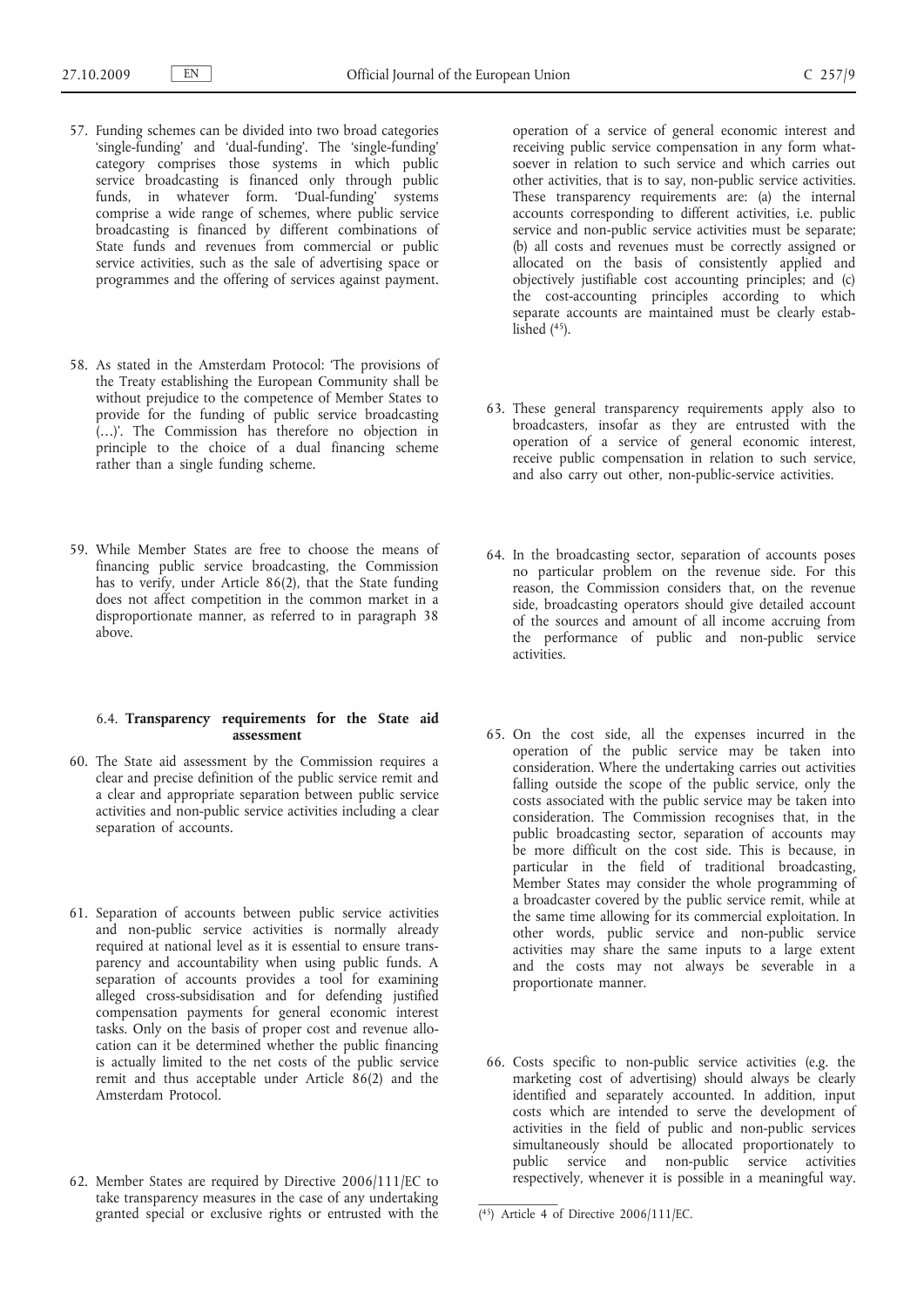- 67. In other cases, whenever the same resources are used to perform public service and non-public service tasks, the common input costs should be allocated on the basis of the difference in the firm's total costs with and without non-public service activities (46). In such cases, costs that are entirely attributable to public service activities, while benefiting also non-public service activities, need not be apportioned between the two and can be entirely allocated to the public service activity. This difference to the approach generally followed in other utilities sectors is explained by the specificities of the public broadcasting sector. In the field of public broadcasting, the net benefits of commercial activities related to the public service activities have to be taken into account for the purpose of calculating the net public service costs and therefore to reduce the public service compensation level. This reduces the risk of cross-subsidisation by means of accounting common costs to public service activities.
- 68. The main example for the situation described in the preceding paragraph would be the cost of producing programmes in the framework of the public service mission of the broadcaster. These programmes serve both to fulfil the public service remit and to generate audience for selling advertising space. However, it is virtually impossible to quantify with a sufficient degree of precision how much of the program viewing fulfils the public service remit and how much generates advertising revenue. For this reason, the distribution of the cost of programming between the two activities risks being arbitrary and not meaningful.
- 69. The Commission considers that financial transparency can be further enhanced by an adequate separation between public service and non-public service activities at the level of the organisation of the public service broadcaster. Functional or structural separation normally makes it easier to avoid cross-subsidisation of commercial activities from the outset and to ensure transfer pricing and the respect of the arm's length principle. Therefore, the Commission invites Member States to consider functional or structural separation of significant and severable commercial activities, as a form of best practice.

### 6.5. **Net cost principle and overcompensation**

70. As a matter of principle, since overcompensation is not necessary for the operation of the service of general economic interest, it constitutes incompatible State aid that must be repaid to the State subject to the clarifications provided in the present chapter with regard to public service broadcasting.

- 71. The Commission starts from the consideration that the State funding is normally necessary for the undertaking to carry out its public service tasks. However, in order to satisfy the proportionality test, it is as a general rule necessary that the amount of public compensation does not exceed the net costs of the public service mission, taking also into account other direct or indirect revenues derived from the public service mission. For this reason, the net benefit of all commercial activities related to the public service activity will be taken into account in determining the net public service costs.
- 72. Undertakings receiving compensation for the performance of a public service task may, in general, enjoy a reasonable profit. This profit consists of a rate of return on own capital that takes account of the risk, or absence of risk, incurred by the undertaking. In the broadcasting sector the public service mission is often carried out by broadcasters that are not profit oriented or that do not have to remunerate the capital employed and do not perform any other activity than the provision of the public service. The Commission considers that in these situations, it is not reasonable to include a profit element in the amount of compensation for the fulfilment of the public service mission  $(47)$ . However, in other cases, for example where specific public service obligations are entrusted to commercially run undertakings which need to remunerate the capital invested in them, a profit element which represents the fair remuneration of capital taking into account risk may be considered reasonable, if duly justified and provided that it is necessary for the fulfilment of the public service obligations.
- 73. Public service broadcasters may retain yearly overcompensation above the net costs of the public service (as public service reserves) to the extent that this is necessary for securing the financing of their public service obligations. In general, the Commission considers that an amount of up to 10 % of the annual budgeted expenses of the public service mission may be deemed necessary to withstand cost and revenue fluctuations. As a rule, overcompensation above this limit must be recovered without undue delay.

<sup>(</sup> 46) This implies reference to the hypothetical situation in which the non-public service activities were to be discontinued: the costs that would be so avoided represent the amount of common costs to be allocated to non-public service activities.

<sup>(</sup> 47) Of course, this provision does not preclude public service broadcasters from earning profits with their commercial activities outside the public service remit.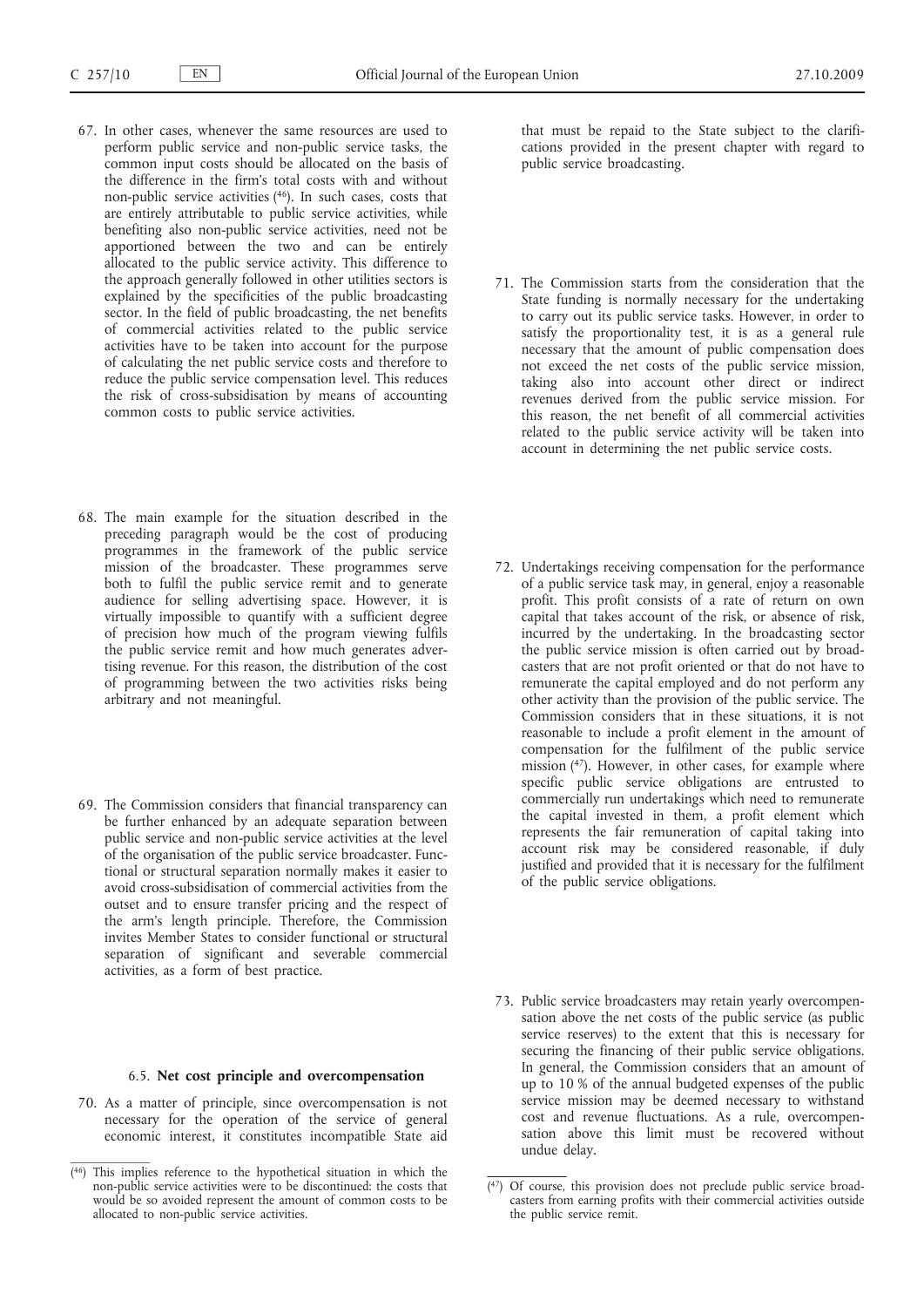- 74. By way of exception, public service broadcasters may be allowed to keep an amount in excess of 10 % of the annual budgeted expenses of their public service mission in duly justified cases. This is only acceptable provided that this overcompensation is specifically earmarked in advance of and in a binding way for the purpose of a non-recurring, major expense necessary for the fulfilment of the public service mission (48). The use of such clearly earmarked overcompensation should also be limited in time depending on its dedication.
- 75. In order to allow the Commission to exercise its duties, Member States shall lay down the conditions under which the above overcompensation may be used by the public service broadcasters.
- 76. The overcompensation mentioned above shall be used for the purpose of financing public service activities, only. Cross-subsidisation of commercial activities is not justified and constitutes incompatible State aid.

#### 6.6. **Financial control mechanisms**

- 77. Member States shall provide for appropriate mechanisms to ensure that there is no overcompensation, subject to the provisions of paragraphs 72 to  $76$ . They shall ensure regular and effective control of the use of public funding, to prevent overcompensation and cross-subsidisation, and to scrutinise the level and the use of 'public service reserves'. It is within the competence of Member States to choose the most appropriate and effective control mechanisms in their national broadcasting systems, taking also into account the need to ensure coherence with the mechanisms in place for the supervision of the fulfilment of the public service remit.
- 78. Such control mechanisms would only seem effective if carried out by an external body independent from the public service broadcaster at regular intervals, preferably on a yearly basis. Member States shall make sure that effective measures can be put in place to recover overcompensation going beyond the provisions of the previous Chapter 6.5 and cross-subsidisation.

79. The financial situation of the public service broadcasters should be subject to an in-depth review at the end of each financing period as provided for in the national broadcasting systems of the Member States, or in the absence thereof, a time period which normally should not exceed four years. Any 'public service reserves' existing at the end of the financing period, or of an equivalent period as provided above, shall be taken into account for the calculation of the financial needs of the public service broadcaster for the next period. In case of 'public service reserves' exceeding 10 % of the annual public service costs on a recurring basis, Member States shall review whether the level of funding is adjusted to the public service broadcasters' actual financial needs.

## 6.7. **Diversification of public broadcasting services**

- 80. In recent years, audiovisual markets have undergone important changes, which have led to the ongoing development and diversification of the broadcasting offer. This has raised new questions concerning the application of the State aid rules to audiovisual services which go beyond broadcasting activities in the traditional sense.
- 81. In this respect, the Commission considers that public service broadcasters should be able to use the opportunities offered by digitisation and the diversification of distribution platforms on a technology neutral basis, to the benefit of society. In order to guarantee the fundamental role of public service broadcasters in the new digital environment, public service broadcasters may use State aid to provide audiovisual services over new distribution platforms, catering for the general public as well as for special interests, provided that they are addressing the same democratic, social and cultural needs of the society in question, and do not entail disproportionate effects on the market, which are not necessary for the fulfilment of the public service remit.
- 82. In parallel with the rapid evolution of the broadcasting markets, the business models of broadcasters are also undergoing changes. In fulfilling their public service remit, broadcasters are increasingly turning to new sources of financing, such as online advertising or the provision of services against payment (so-called payservices, like access to archives for a fee, special interest TV channels on a pay-per-view basis, access to mobile services for a lump sum payment, deferred access to TV programmes for a fee, paid online content downloads, etc.). The remuneration element in pay services can be related, for example, to the payment of network distribution fees or copyrights by broadcasters (for example if services over mobile platforms are provided against payment of a mobile distribution fee).

<sup>(</sup> 48) Such special reserves may be justified for major technological investments (such as digitisation) which are foreseen to occur at a certain point in time and are necessary for the fulfilment of the public service remit; or for major restructuring measures necessary to maintain the continuous operation of a public service broadcaster within a well-defined time period.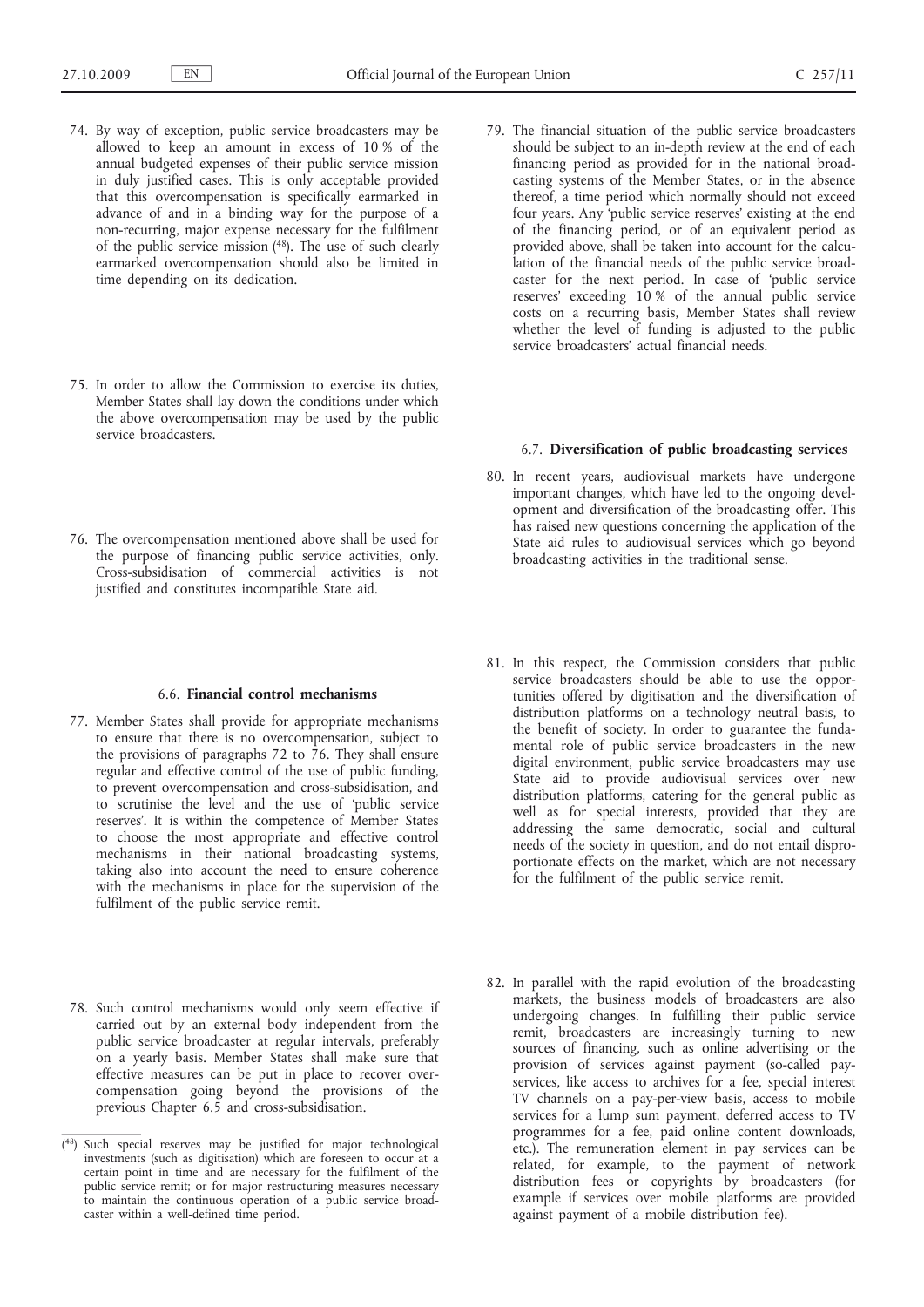- 83. Although public broadcasting services have traditionally been free-to-air, the Commission considers that a direct remuneration element in such services — while having an impact on access by viewers  $(49)$  — does not necessarily mean that these services are manifestly not part of the public service remit provided that the pay element does not compromise the distinctive character of the public service in terms of serving the social, democratic and cultural needs of citizens, which distinguishes public services from purely commercial activities  $(50)$ . The element of remuneration is one of the aspects to be taken into account when deciding on the inclusion of such services in the public service remit, as it may affect the universality and the overall design of the service provided as well as its impact on the market. Provided that the given service with a pay element satisfies specific social, democratic and cultural needs of society without leading to disproportionate effects on competition and cross-border trade, Member States may entrust public service broadcasters with such a service as part of their public service remit.
- 84. As set out above, State aid to public service broadcasters may be used for distributing audiovisual services on all platforms provided that the material requirements of the Amsterdam Protocol are met. To this end, Member States shall consider, by means of a prior evaluation procedure based on an open public consultation, whether significant new audiovisual services envisaged by public service broadcasters meet the requirements of the Amsterdam Protocol, i.e. whether they serve the democratic, social and cultural needs of the society, while duly taking into account its potential effects on trading conditions and competition.
- 85. It is up to the Member States to determine, taking into account the characteristics and the evolution of the broadcasting market, as well as the range of services already offered by the public service broadcaster, what shall
- ( 49) As the Council of Europe provided, in its Recommendation on the remit of public service media in the information society, '(…) Member States may consider complementary funding solutions paying due attention to market and competition questions. In particular, in the case of new personalised services, Member States may consider allowing public service media to collect remunerations (…). However, none of these solutions should endanger the principle of universality of public service media or lead to discrimination between different groups of society (…) When developing new funding systems, Member States should pay due attention to the nature of the content provided in the interest of the public and in the common interest.'
- (<sup>50</sup>) For example, the Commission considers that requiring direct payment from users for the provision of a specialised premium content offer would normally qualify as commercial activity. On the other hand, the Commission, for example, considers that the charging of pure transmission fees for broadcasting a balanced and varied programming over new platforms such as mobile devices would not transform the offer into a commercial activity.

qualify as 'significant new service'. The 'new' nature of an activity may depend among others on its content as well as on the modalities of consumption (51). The 'significance' of the service may take into account for instance the financial resources required for its development and the expected impact on demand. Significant modifications to existing services shall be subject to the same assessment as significant new services.

- 86. It is within the competence of the Member States to choose the most appropriate mechanism to ensure the consistency of audiovisual services with the material conditions of the Amsterdam Protocol, taking into account the specificities of their national broadcasting systems, and the need to safeguard editorial independence of public service broadcasters.
- 87. In the interest of transparency and of obtaining all relevant information necessary to arrive at a balanced decision, interested stakeholders shall have the opportunity to give their views on the envisaged significant new service in the context of an open consultation. The outcome of the consultation, its assessment as well as the grounds for the decision shall be made publicly available.
- 88. In order to ensure that the public funding of significant new audiovisual services does not distort trade and competition to an extent contrary to the common interest, Member States shall assess, based on the outcome of the open consultation, the overall impact of a new service on the market by comparing the situation in the presence and in the absence of the planned new service. In assessing the impact on the market, relevant aspects include, for example, the existence of similar or substitutable offers, editorial competition, market structure, market position of the public service broadcaster, level of competition and potential impact on private initiatives. This impact needs to be balanced with the value of the services in question for society. In the case of predominantly negative effects on the market, State funding for audiovisual services would appear proportionate only if it is justified by the added value in

<sup>(</sup> 51) For example, the Commission considers that some forms of linear transmission, such as the simultaneous transmission of the evening TV news on other platforms (e.g. Internet, mobile devices), may be qualified as not being 'new' for the purposes of this Communication. Whether other forms of retransmission of public broadcasters' programs on other platforms qualify as significant new services, should be determined by Member States, taking into account the specificities and the features of the services in question.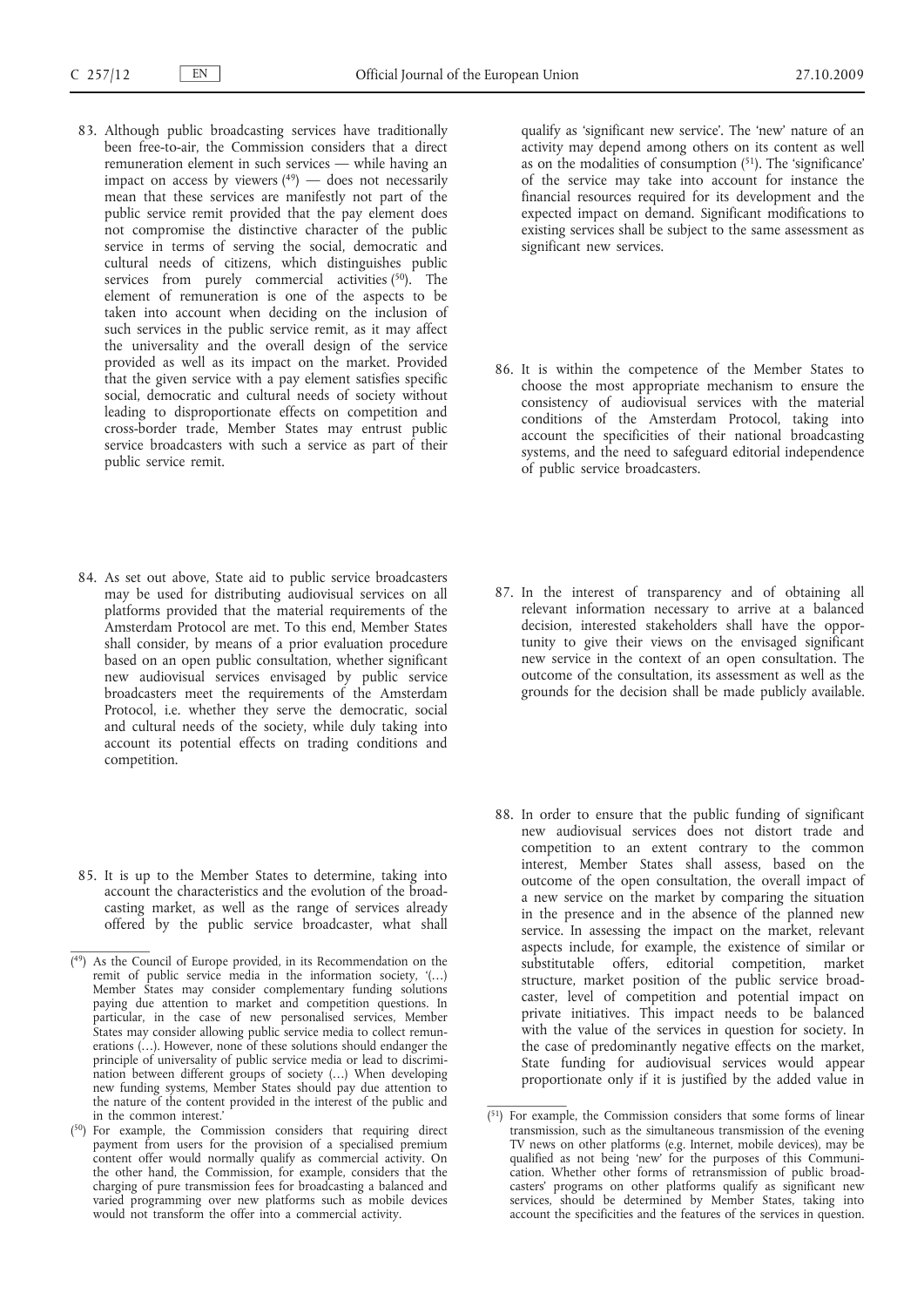terms of serving the social, democratic and cultural needs of society (52), taking also into account the existing overall public service offer.

- 89. Such an assessment would only be objective if carried out by a body which is effectively independent from the management of the public service broadcaster, also with regard to the appointment and removal of its members, and has sufficient capacity and resources to exercise its duties. Member States shall be able to design a procedure which is proportionate to the size of the market and the market position of the public service broadcaster.
- 90. The considerations outlined above shall not prevent public service broadcasters from testing innovative new services (e.g. in the form of pilot projects) on a limited scale (e.g. in terms of time and audience) and for the purpose of gathering information on the feasibility of and the value added by the foreseen service, insofar as such test phase does not amount to the introduction of a fully-fledged, significant new audiovisual service.
- 91. The Commission considers that the above assessment at the national level will contribute to ensuring compliance with the EC State aid rules. This is without prejudice to the competences of the Commission to verify that Member States respect the Treaty provisions, and to its right to act, whenever necessary, also on the basis of complaints or on its own initiative.

#### 6.8. **Proportionality and market behaviour**

92. In accordance with the Amsterdam Protocol, public service broadcasters shall not engage in activities which would result in disproportionate distortions of competition that are not necessary for fulfilling the public service mission. For example, the acquisition of premium content as part of the overall public service mission of public service broadcasters is generally considered legitimate. However, disproportionate market distortions would arise in the event that public service broadcasters were to maintain exclusive premium rights unused without offering to sublicense them in a transparent and timely manner. Therefore, the Commission invites Member States to ensure that public service broadcasters respect the principle of proportionality also with regard to the acquisition of premium rights, and to provide rules for the sub-licensing of unused exclusive premium rights by public service broadcasters.

- 93. When carrying out commercial activities, public service broadcasters shall be bound to respect market principles and, when they act through commercial subsidiaries, they shall keep arm's length relations with these subsidiaries. Member States shall ensure that public service broadcasters respect the arm's length principle, undertake their commercial investments in line with the market economy investor principle, and do not engage in anti-competitive practices with regard to their competitors, based on their public funding.
- 94. An example of anti-competitive practice may be price undercutting. A public service broadcaster might be tempted to depress the prices of advertising or other non-public service activities (such as commercial pay services) below what can reasonably be considered to be market-conform, so as to reduce the revenue of competitors, insofar as the resulting lower revenues are covered by the public compensation. Such conduct cannot be considered as intrinsic to the public service mission attributed to the broadcaster and would in any event 'affect trading conditions and competition in the Community to an extent which would be contrary to the common interest' and thus infringe the Amsterdam Protocol.
- 95. In view of the differences between the market situations, the respect of the market principles by public service broadcasters, in particular the questions whether public service broadcasters are undercutting prices in their commercial offer, or whether they are respecting the principle of proportionality with regard to the acquisition of premium rights  $(53)$ , shall be assessed on a case-by-case basis, taking into account the specificities of the market and of the service concerned.
- 96. The Commission considers that it is, in the first place, up to the national authorities to ensure that public service broadcasters respect market principles. To this end, Member States shall have appropriate mechanisms in place which allow assessing any potential complaint in an effective way at the national level.
- 97. Notwithstanding the preceding paragraph, where necessary, the Commission may take action on the basis of Articles 81, 82, 86 and 87 of the EC Treaty.

 $(52)$  See also at footnote 40 on the justification of a broadcasting SGEI.

<sup>(</sup> 53) For example, one of the relevant issues may be to consider whether public service broadcasters are consistently overbidding for premium programme rights in a way which goes beyond the needs of the public service mandate and results in disproportionate distortions on the marketplace.